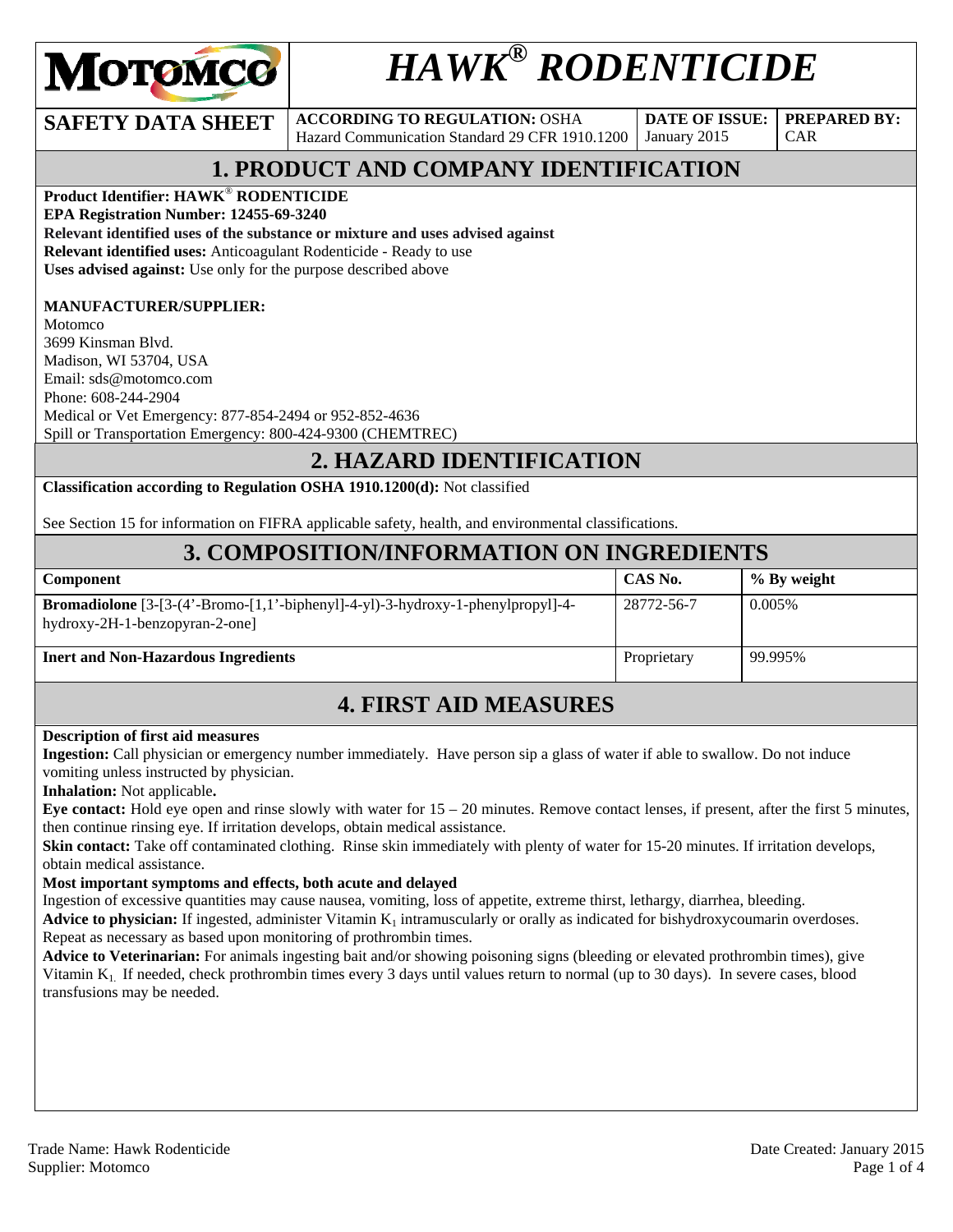# **5. FIRE-FIGHTING MEASURES**

#### **Extinguishing media**

Suitable Extinguishing Media: water, foam or inert gas.

Unsuitable Extinguishing Media: None known.

**Special hazards arising from the mixture:** High temperature decomposition or burning in air can result in the formation of toxic gases, which may include carbon monoxide and traces of bromine and hydrogen bromide.

**Advice for firefighters:** Wear protective clothing and self-contained breathing apparatus.

#### **6. ACCIDENTAL RELEASE MEASURES**

**Personal precautions, protective equipment and emergency procedures**: Gloves should be worn when handling the bait. Collect spillage without creating dust.

**Environmental precautions:** Do not allow bait to enter drains or water courses. Where there is contamination of streams, rivers or lakes contact the appropriate environment agency.

#### **Methods and materials for containment and cleaning up**

**For Containment:** Sweep up spilled material immediately. Place in properly labeled container for disposal or re-use.

**For Cleaning Up:** Wash contaminated surfaces with detergent. Dispose of all wastes in accordance with all local, regional and national regulations.

**Reference to other sections:** Refer to Sections 7, 8 & 13 for further details of personal precautions, personal protective equipment and disposal considerations.

# **7. HANDLING AND STORAGE**

**Precautions for safe handling**: Do not handle the product near food, animal foodstuffs or drinking water. As soon as possible, wash hands thoroughly after applying bait and before eating, drinking, chewing gum, using tobacco, or using the toilet.

**Conditions for safe storage, including any incompatibilities:** Store only in original container in a cool, dry place, inaccessible to pets and wildlife. Do not contaminate water, food or feed by storage or disposal. Keep containers closed and away from other chemicals.

### **8. EXPOSURE CONTROLS/PERSONAL PROTECTION**

| <b>Established Limits</b> |  |
|---------------------------|--|
|                           |  |

| <b>Component</b>    | OSHA            | <b>ACGIH</b>    | <b>Other Limits</b> |
|---------------------|-----------------|-----------------|---------------------|
| <b>Bromadiolone</b> | Not Established | Not Established | Not Established     |

**Appropriate Engineering Controls:** Not required

**Occupational exposure limits:** Not established

#### **Personal Protective Equipment:**

**Respiratory protection:** Not required

**Eye protection:** Not required

**Skin protection:** Shoes plus socks, and waterproof gloves.

**Hygiene recommendations:** Wash thoroughly with soap and water after handling.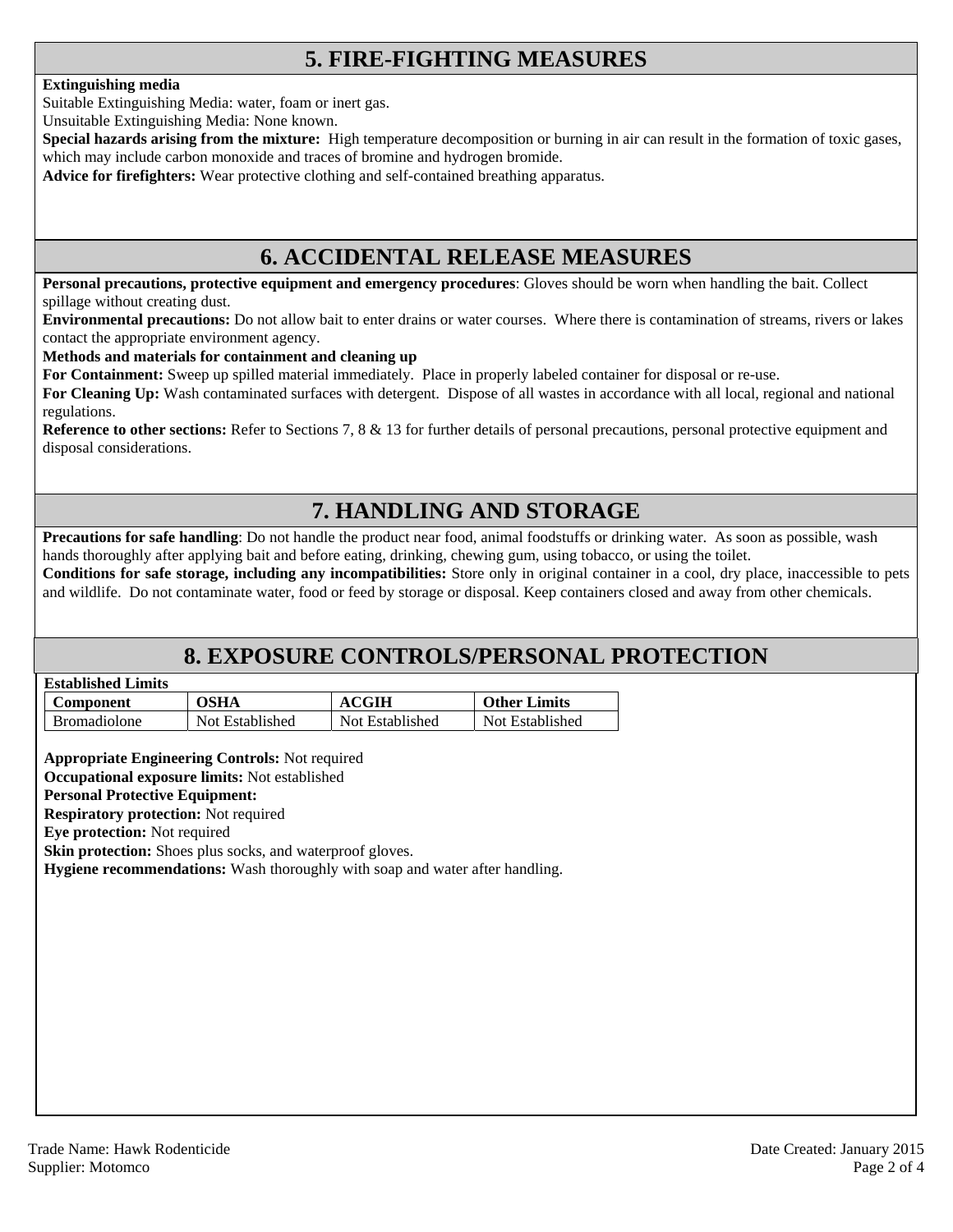## **9. PHYSICAL AND CHEMICAL PROPERTIES**

| Information on basic physical and chemical properties |                                                                                                    |
|-------------------------------------------------------|----------------------------------------------------------------------------------------------------|
| Appearance/Color:                                     | Blue granular pellet                                                                               |
| Odor:                                                 | Sweet grain-like                                                                                   |
| <b>Odor Threshold:</b>                                | Not applicable, odor not associated with a hazardous material.                                     |
| pH:                                                   | Not applicable, Hawk Rodenticide is not dispersible with water.                                    |
| <b>Melting point:</b>                                 | Not applicable to rodenticide bait                                                                 |
| <b>Boiling point:</b>                                 | Not applicable to rodenticide bait                                                                 |
| <b>Flash point:</b>                                   | Not applicable, Hawk Rodenticide does not contain components classified as flammable.              |
| <b>Evaporation rate:</b>                              | Not applicable, Hawk Rodenticide is a solid.                                                       |
| <b>Upper/lower flammability or</b>                    | Not applicable, Hawk Rodenticide does not contain components classified as flammable or explosive. |
| explosive limits:                                     |                                                                                                    |
| <b>Vapor Pressure:</b>                                | Not applicable to rodenticide bait                                                                 |
| <b>Vapor Density:</b>                                 | NA: Hawk Rodenticide is a solid                                                                    |
| <b>Relative Density:</b>                              | 1.39 g/mL $@ 20°C$                                                                                 |
| <b>Solubility (water):</b>                            | Not water soluble                                                                                  |
| <b>Solubility (solvents):</b>                         | Not applicable to rodenticide bait                                                                 |
| <b>Partition coefficient: n-</b>                      | Not applicable to rodenticide bait                                                                 |
| octanol/water:                                        |                                                                                                    |
| <b>Auto-ignition temperature:</b>                     | Not applicable, Hawk Rodenticide does not contain components classified as flammable.              |
| <b>Decomposition temperature:</b>                     | Not applicable to rodenticide bait                                                                 |
| <b>Viscosity:</b>                                     | Not applicable, Hawk Rodenticide is not a liquid.                                                  |
|                                                       | 10 CTA DII ITV AND DEA CTIVITV                                                                     |

#### **10. STABILITY AND REACTIVITY**

**Reactivity:** Stable when stored in original container in a cool, dry location.

**Chemical stability:** Stable when stored in original container in a cool, dry location.

**Possibility of hazardous reactions:** Refer to Hazardous decomposition products

**Conditions to avoid:** Avoid extreme temperatures (below 0°C or above 40°C).

**Incompatible materials**: Avoid strongly alkaline materials.

**Hazardous decomposition products:** High temperature decomposition or burning in air can result in the formation of toxic gases, which may include carbon monoxide and traces of bromine and hydrogen bromide.

# **11. TOXICOLOGICAL INFORMATION**

#### **Information on toxicological effects**

**Acute Toxicity** 

**LD50, oral (ingestion):** >5000 mg/kg (rats) (Bromadiolone Rat LD50 oral: 0.70 mg/kg bw).

**LD50, dermal (skin contact):** > 5001 mg/kg (rats) (Bromadiolone rabbit LD50 dermal: 1.71 mg/kg bw).

**LC50, inhalation:** Hawk Rodenticide is a granular pellet and therefore exposure by inhalation is not relevant.

**Skin corrosion/irritation :** Not irritating to skin.

**Serious eye damage/Irritation:** Not irritating to eyes.

**Respiratory or skin sensitization:** Dermal sensitization: Not a Sensitizer (Guinea pig maximization test).

**Germ cell mutagenicity:** Hawk Rodenticide contains no components known to have a mutagenetic effect.

**Carcinogenicity:** Hawk Rodenticide contains no components known to have a carcinogenetic effect**.** 

| ΛН<br>.<br>шк  | w<br>.                 | $\sim$               | ----       |
|----------------|------------------------|----------------------|------------|
| olone<br>าลตาด | 11052<br>NO.<br>75 L.C | Not<br><b>listec</b> | 11010<br>. |

**Reproductive Toxicity:** Hawk Rodenticide: No data

**Aspiration Hazard:** Not applicable. Hawk Rodenticide is a granular pellet.

**Target Organ Effects:** Reduced blood clotting ability.

### **12. ECOLOGICAL INFORMATION**

**Ecotoxicity Effects:** This product is extremely toxic to fish, birds and other wildlife. Dogs and predatory and scavenging mammals and birds might be poisoned if they feed upon animals that have eaten this bait. Do not apply this product directly to water or to areas where surface water is present or to intertidal areas below the mean high water mark. Runoff also may be hazardous to aquatic organisms in water adjacent to treated areas. Do not contaminate water when disposing of equipment wash water or rinsate.

Persistence and degradability: Hawk Rodenticide is inherently biodegradable.

**Bioaccumulative potential:** Not determined for Hawk Rodenticide. Bromadiolone water solubility is extremely low (< 0.1mg/l). **Mobility in Soil:** Not determined for Hawk Rodenticide. Mobility of bromadiolone in soil is considered to be limited. **Other adverse effects:** None.